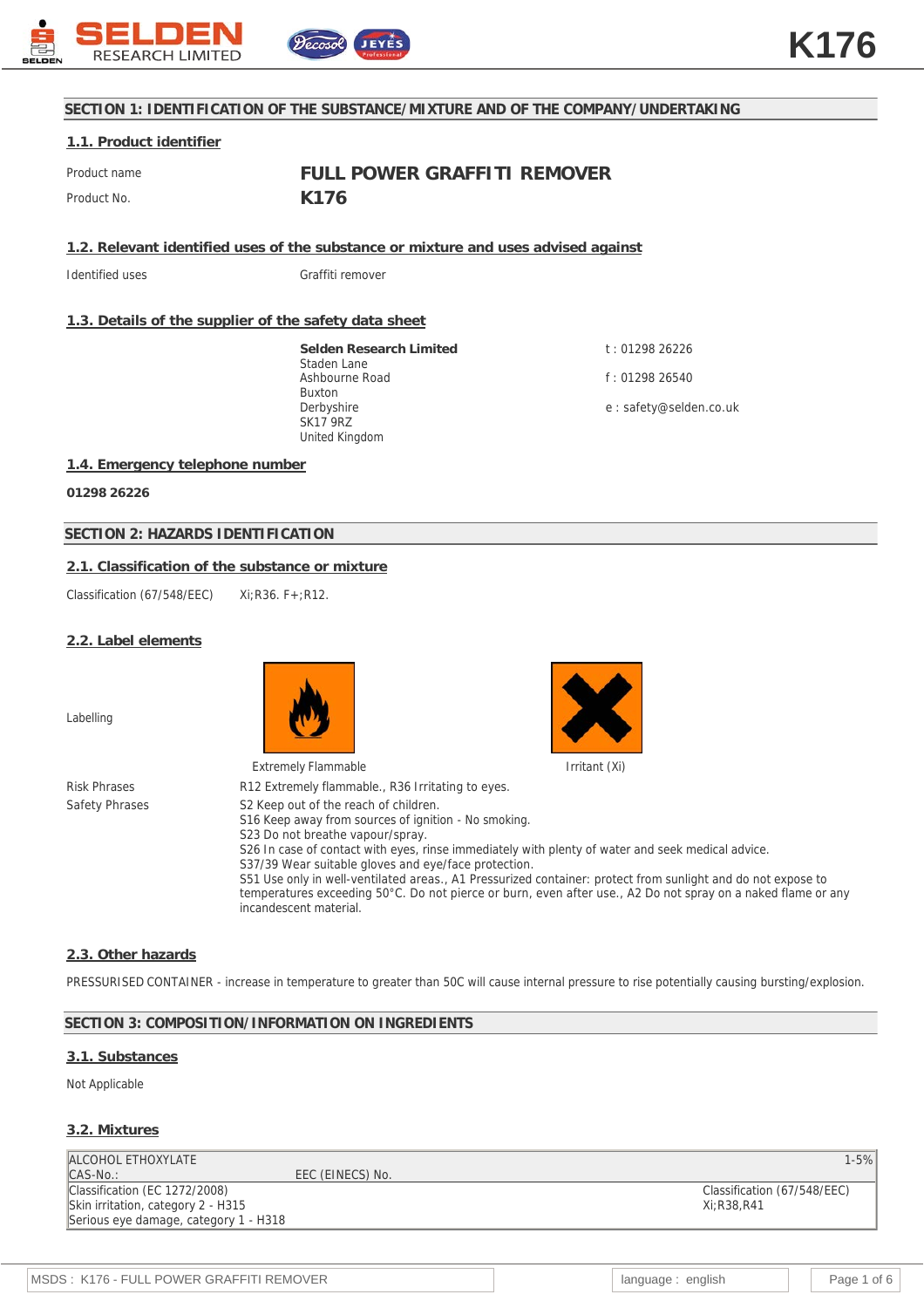



| Alcoholic Ethoxylate                                           | $1 - 5%$                    |
|----------------------------------------------------------------|-----------------------------|
| CAS-No.: 160901-19-9<br>EEC (EINECS) No.                       |                             |
| Classification (EC 1272/2008)                                  | Classification (67/548/EEC) |
| Acute toxicity, category 4 - Oral - H302                       | Xn:R22                      |
| Serious eye damage, category 1 - H318                          | $Xi:$ R41                   |
|                                                                |                             |
| <b>BUTANE</b>                                                  | 10-30%                      |
| CAS-No.: 106-97-8<br>EEC (EINECS) No. 203-448-7                |                             |
| Classification (EC 1272/2008)                                  | Classification (67/548/EEC) |
| Flammable liquids, category 1 - H224                           | $F + R12$                   |
| ETHOXYLATED FATTY AMINE                                        | $0.5 - 1\%$                 |
| EEC (EINECS) No. 246-807-3<br>CAS-No.: 25307-17-9              |                             |
| Classification (EC 1272/2008)                                  | Classification (67/548/EEC) |
| Acute toxicity, category 4 - Oral - H302                       | Xn:R22                      |
| Skin corrosion, categories 1A, 1B, 1C - H314                   | C:R34                       |
| Hazardous to the aguatic environment, acute, category 1 - H400 | N:R50                       |
| <b>PROPYLENE CARBONATE</b>                                     | 10-30%                      |
| EEC (EINECS) No. 203-572-1<br>CAS-No.: 108-32-7                |                             |
| Classification (EC 1272/2008)                                  | Classification (67/548/EEC) |
| Eye irritation, category 2 - H319                              | Xi:R36                      |

The Full Text for all R-Phrases and Hazard Statements are Displayed in Section 16.

## **SECTION 4: FIRST AID MEASURES**

#### **4.1. Description of first aid measures**

| General information |                                                                                                                                                                                            |
|---------------------|--------------------------------------------------------------------------------------------------------------------------------------------------------------------------------------------|
| Inhalation          | Move the exposed person to fresh air at once., Keep the affected person warm and at rest. Get prompt medical<br>attention., For breathing difficulties oxygen may be necessary.            |
| Ingestion           | Rinse mouth thoroughly., Drink plenty of water., Get medical attention.                                                                                                                    |
| Skin contact        | Wash the skin immediately with soap and water., Get medical attention if any discomfort continues.                                                                                         |
| Eye contact         | Spray in the eyes:, Promptly wash eyes with plenty of water while lifting the eye lids., Continue to rinse for at least<br>15 minutes., Get medical attention if any discomfort continues. |

## **4.2. Most important symptoms and effects, both acute and delayed**

| Inhalation   | May cause irritation to the respiratory system., Vapours may cause headache, fatique, dizziness and<br>nausea., Prolonged inhalation of high concentrations may damage respiratory system. |
|--------------|--------------------------------------------------------------------------------------------------------------------------------------------------------------------------------------------|
| Ingestion    | May cause burns in mucous membranes, throat, oesophagus and stomach., May cause stomach pain or<br>vomiting.                                                                               |
| Skin contact | Prolonged or repeated exposure may cause severe irritation.                                                                                                                                |
| Eye contact  | Irritation of eyes and mucous membranes.                                                                                                                                                   |

## **4.3. Indication of any immediate medical attention and special treatment needed**

Treat Symptomatically.

#### **SECTION 5: FIREFIGHTING MEASURES**

#### **5.1. Extinguishing media**

Extinguishing media Use:, Powder., Dry chemicals, sand, dolomite etc., Water spray, fog or mist.

## **5.2. Special hazards arising from the substance or mixture**

Unsuitable extinguishing media

#### **5.3. Advice for firefighters**

Special Fire Fighting **Procedures** Self contained breathing apparatus and full protective clothing must be worn in case of fire. Containers close to fire should be removed or cooled with water., Use water to keep fire exposed containers cool and disperse vapours.

## **SECTION 6: ACCIDENTAL RELEASE MEASURES**

#### **6.1. Personal precautions, protective equipment and emergency procedures**

| MSDS: K176 - FULL POWER GRAFFITI REMOVER | language<br>english | Page 2 of 6 |
|------------------------------------------|---------------------|-------------|
|------------------------------------------|---------------------|-------------|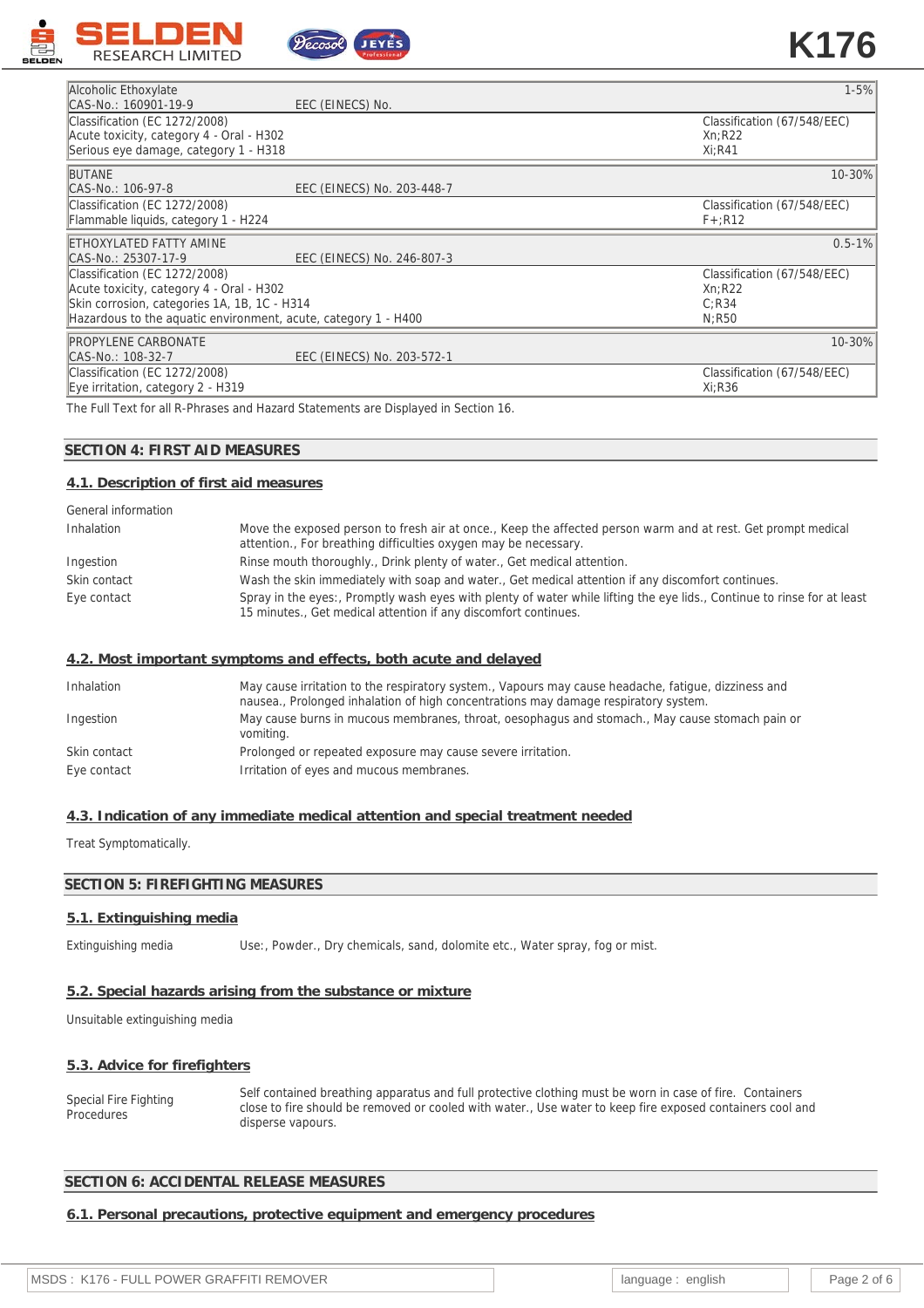

For personal protection, see section 8.

# **6.2. Environmental precautions**

Any spillage needs to be contained and not allowed to enter water courses

# **6.3. Methods and material for containment and cleaning up**

Wear necessary protective equipment., Extinguish all ignition sources. Avoid sparks, flames, heat and smoking. Ventilate., If leakage cannot be stopped, evacuate area.

# **6.4. Reference to other sections**

For personal protection, see section 8. For waste disposal, see section 13.

# **SECTION 7: HANDLING AND STORAGE**

# **7.1. Precautions for safe handling**

Keep away from heat, sparks and open flame., Avoid spilling, skin and eye contact., Ventilate well, avoid breathing vapours. Use approved respirator if air contamination is above accepted level.

# **7.2. Conditions for safe storage, including any incompatibilities**

Aerosol cans: Must not be exposed to direct sunlight or temperatures above 50°C.

# **7.3. Specific end use(s)**

See product label for detailed usage and instructions.

# **SECTION 8: EXPOSURE CONTROLS/PERSONAL PROTECTION 8.1. Control parameters** Name STD TWA - 8 Hrs STEL - 15 Min Notes 600 ppm1450 mg/m3 WEL = Workplace Exposure Limits **8.2. Exposure controls** Protective equipment Engineering measures **Provide adequate general and local exhaust ventilation.** Hand protection **EXECUTE:** Use protective gloves. Eye protection **Exercise Exercise Server** Wear approved safety goggles. Other Protection Charles Controller Charles Controller General workwear only Hygiene measures **Example 20 Inc.** DO NOT SMOKE IN WORK AREA!

## **SECTION 9: PHYSICAL AND CHEMICAL PROPERTIES**

#### **9.1. Information on basic physical and chemical properties**

| Appearance                     | Aerosol.                                                       |
|--------------------------------|----------------------------------------------------------------|
| Odour                          | Characteristic of solvents                                     |
| Comments                       | Information given relates to total aerosol container contents. |
| Flash point $(°C)$             | - 74                                                           |
| Auto Ignition Temperature (°C) | $+405$                                                         |
| Flammability Limit - Upper(%)  | 1.8                                                            |
| Flammability Limit - Lower (%) | 10.0                                                           |

## **SECTION 10: STABILITY AND REACTIVITY**

**10.1. Reactivity**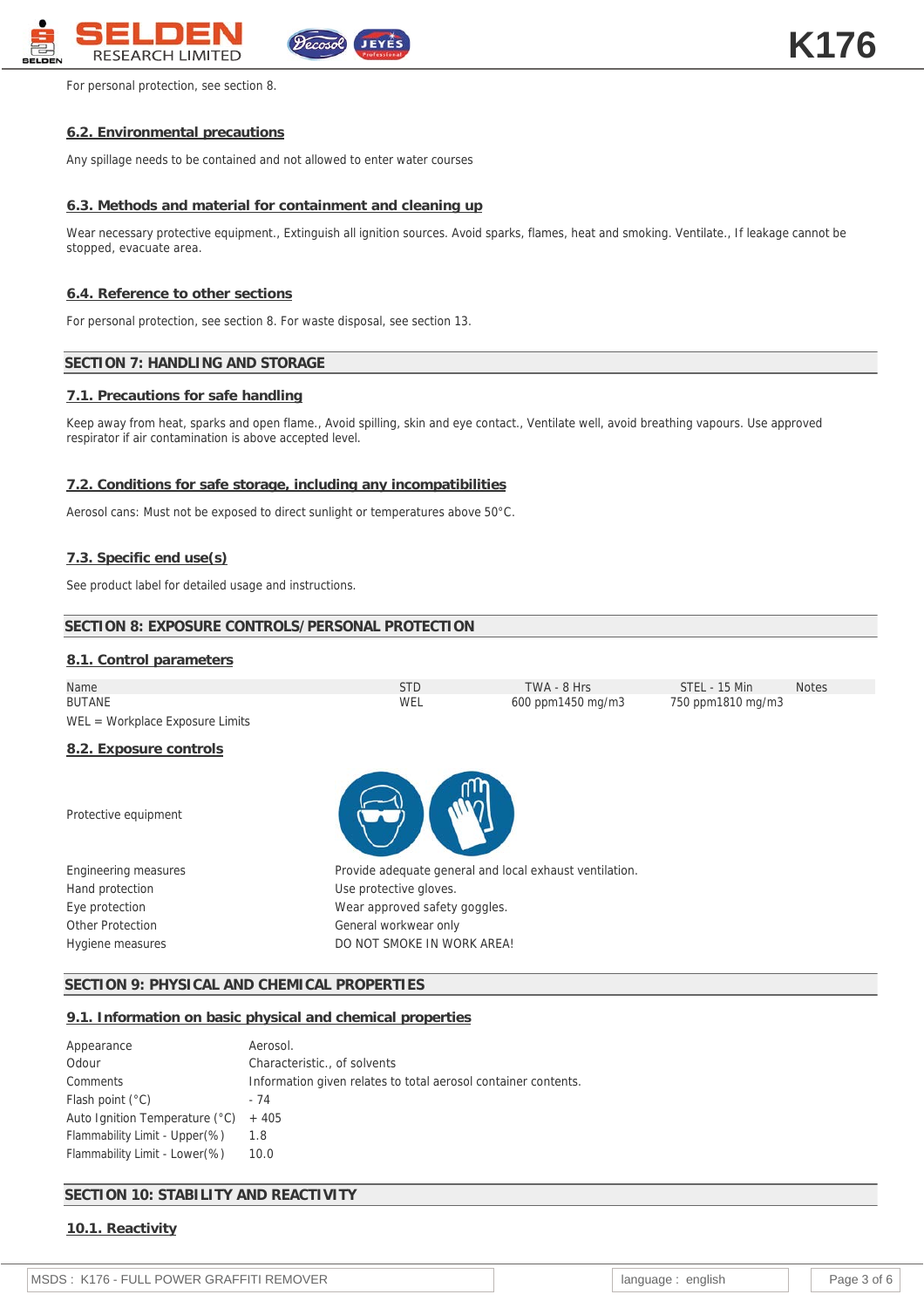

Stable under normal temperature conditions.

## **10.2. Chemical stability**

Stable under normal temperature conditions.

# **10.3. Possibility of hazardous reactions**

None known

# **10.4. Conditions to avoid**

Avoid heat, flames and other sources of ignition.

# **10.5. Incompatible materials**

Do not mix or use with other products.

# **10.6. Hazardous decomposition products**

Fire creates:, Vapours/gases/fumes of:, Carbon monoxide (CO)., Carbon dioxide (CO2).

# **SECTION 11: TOXICOLOGICAL INFORMATION**

# **11.1. Information on toxicological effects**

| Toxicological information | No toxicological data is available for this mixture, however data can be provided for specific raw materials upon<br>request.                                                              |
|---------------------------|--------------------------------------------------------------------------------------------------------------------------------------------------------------------------------------------|
| Inhalation                | May cause irritation to the respiratory system., Vapours may cause headache, fatique, dizziness and nausea.,<br>Prolonged inhalation of high concentrations may damage respiratory system. |
| Ingestion                 | May cause burns in mucous membranes, throat, oesophagus and stomach., May cause stomach pain or vomiting.                                                                                  |
| Skin contact              | Prolonged or repeated exposure may cause severe irritation.                                                                                                                                |
| Eye contact               | Irritation of eyes and mucous membranes.                                                                                                                                                   |

## **SECTION 12: ECOLOGICAL INFORMATION**

#### **12.1. Toxicity**

Not classed as Hazardous to the Environment but release to the environment should be avoided.

#### **12.2. Persistence and degradability**

Degradability The product is biodegradable.

## **12.3. Bioaccumulative potential**

Bioaccumulative potential The product does not contain any substances expected to be bioaccumulating.

## **12.4. Mobility in soil**

Mobility: The product contains volatile organic compounds (VOC) which will evaporate easily from all surfaces.

## **12.5. Results of PBT and vPvB assessment**

This product does not contain any PBT or PvB substances

#### **12.6. Other adverse effects**

None known

## **SECTION 13: DISPOSAL CONSIDERATIONS**

## **13.1. Waste treatment methods**

Empty containers must not be burned because of explosion hazard., Dispose of waste and residues in accordance with local authority requirements.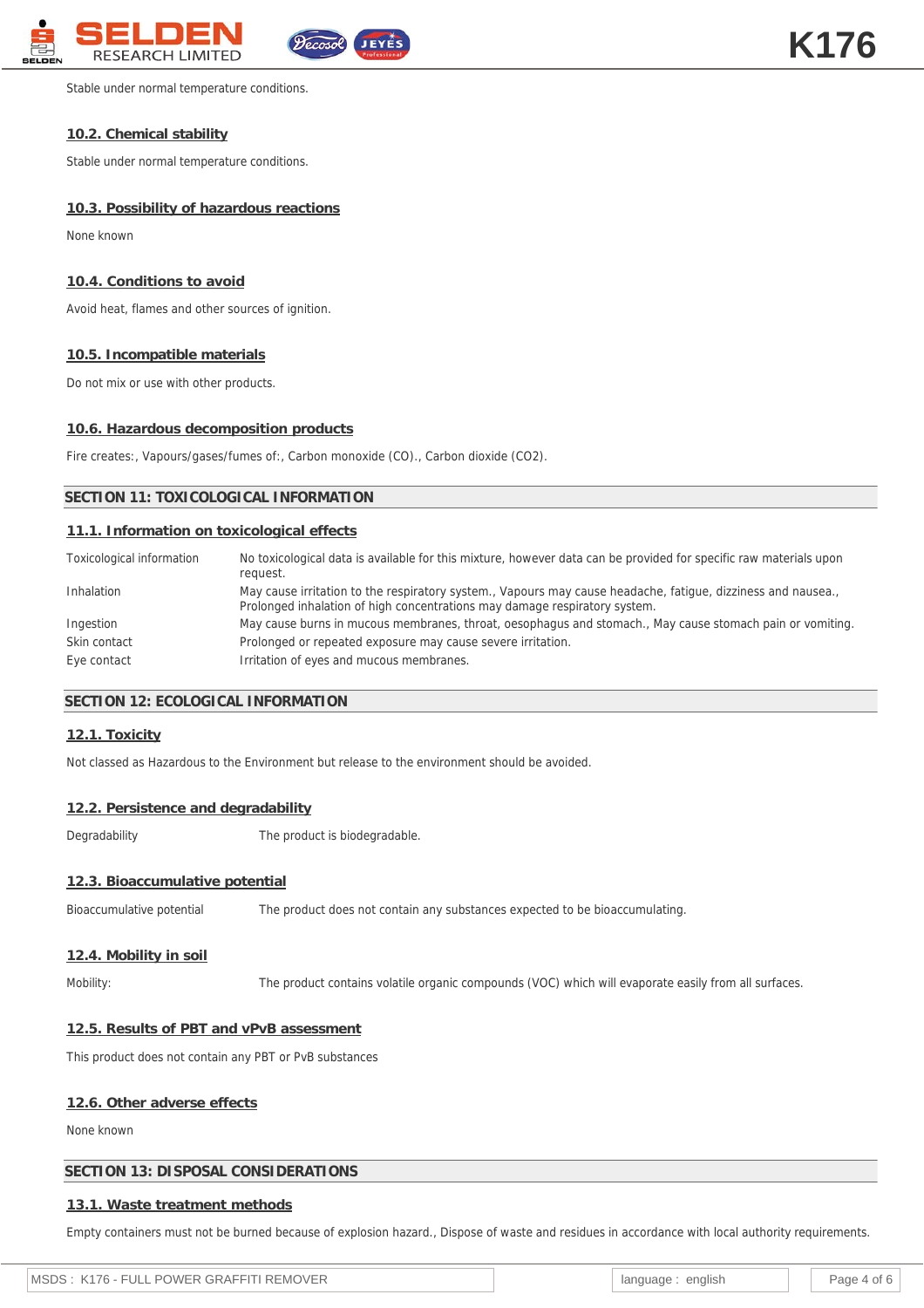

## **SECTION 14: TRANSPORT INFORMATION**

| 14.1. UN number                                      |           |                     |
|------------------------------------------------------|-----------|---------------------|
| UN No. (ADR/RID/ADN)                                 |           | 1950                |
| UN No. (IMDG)                                        |           | 1950                |
| UN No. (ICAO)                                        |           | 1950                |
| 14.2. UN proper shipping name                        |           |                     |
| Proper Shipping Name:                                |           | AEROSOLS, FLAMMABLE |
| 14.3. Transport hazard class(es)                     |           |                     |
| <b>ADR/RID/ADN Class</b>                             |           | $\overline{2}$      |
| <b>ADR/RID/ADN Class</b>                             |           | Class 2: Gases      |
| <b>IMDG Class</b>                                    |           | 2.1                 |
| <b>ICAO Class/Division</b>                           |           | 2.1                 |
| <b>Transport Labels</b>                              |           | Not Applicable      |
| 14.4. Packing group                                  |           |                     |
|                                                      |           |                     |
| 14.5. Environmental hazards                          |           |                     |
| Environmentally Hazardous substance/Marine Pollutant | <b>No</b> |                     |
|                                                      |           |                     |

## **14.6. Special precautions for user**

Tunnel Restriction Code n/a

## **14.7. Transport in bulk according to Annex II of MARPOL73/78 and the IBC Code**

Not relevant

## **SECTION 15: REGULATORY INFORMATION**

## **15.1. Safety, health and environmental regulations/legislation specific for the substance or mixture**

| UK Regulatory References     | The Control of Substances Hazardous to Health Regulations 2002 (S.1 2002 No. 2677) with amendments.                                                                                                                                                                                                                                                                                                                                                                                                                                                                                                                                                                                                                                                                                                                                                                                                                                                          |
|------------------------------|--------------------------------------------------------------------------------------------------------------------------------------------------------------------------------------------------------------------------------------------------------------------------------------------------------------------------------------------------------------------------------------------------------------------------------------------------------------------------------------------------------------------------------------------------------------------------------------------------------------------------------------------------------------------------------------------------------------------------------------------------------------------------------------------------------------------------------------------------------------------------------------------------------------------------------------------------------------|
| Environmental Listing        | Rivers (Prevention of Pollution) Act 1961., Control of Pollution (Special Waste Regulations) Act 1980.                                                                                                                                                                                                                                                                                                                                                                                                                                                                                                                                                                                                                                                                                                                                                                                                                                                       |
| <b>Statutory Instruments</b> | Control of Substances Hazardous to Health., The Chemicals (Hazard Information and Packaging for Supply)<br>Regulations 2009 (S.I 2009 No. 716).                                                                                                                                                                                                                                                                                                                                                                                                                                                                                                                                                                                                                                                                                                                                                                                                              |
| Approved Code Of Practice    | Classification and Labelling of Substances and Preparations Dangerous for Supply.                                                                                                                                                                                                                                                                                                                                                                                                                                                                                                                                                                                                                                                                                                                                                                                                                                                                            |
| <b>Guidance Notes</b>        | Workplace Exposure Limits EH40., Introduction to Local Exhaust Ventilation HS(G)37., CHIP for everyone HSG<br>(108).                                                                                                                                                                                                                                                                                                                                                                                                                                                                                                                                                                                                                                                                                                                                                                                                                                         |
| <b>EU</b> Legislation        | System of specific information relating to Dangerous Preparations. 2001/58/EC., Dangerous Preparations Directive<br>1999/45/EC., Regulation (EC) No 1907/2006 of the European Parliament and of the Council of 18 December 2006<br>concerning the Registration, Evaluation, Authorisation and Restriction of Chemicals (REACH), establishing a<br>European Chemicals Agency, amending Directive 1999/45/EC and repealing Council Regulation (EEC) No 793/93<br>and Commission Regulation (EC) No 1488/94 as well as Council Directive 76/769/EEC and Commission Directives<br>91/155/EEC, 93/67/EEC, 93/105/EC and 2000/21/EC, including amendments., Regulation (EC) No 1272/2008 of<br>the European Parliament and of the Council of 16 December 2008 on classification, labelling and packaging of<br>substances and mixtures, amending and repealing Directives 67/548/EEC and 1999/45/EC, and amending<br>Regulation (EC) No 1907/2006 with amendments. |
| <b>National Regulations</b>  | The Carriage of Dangerous Goods and Use of Transportable Pressure Equipment Regulations 2007 (CDG 2007).                                                                                                                                                                                                                                                                                                                                                                                                                                                                                                                                                                                                                                                                                                                                                                                                                                                     |

## **15.2. Chemical Safety Assessment**

No chemical assessment has been carried out as this Safety Data Sheet is for a mixture

## **SECTION 16: OTHER INFORMATION**

General information The following risk phrases relate to the raw materials in the product and not the product itself:- Revision Comments